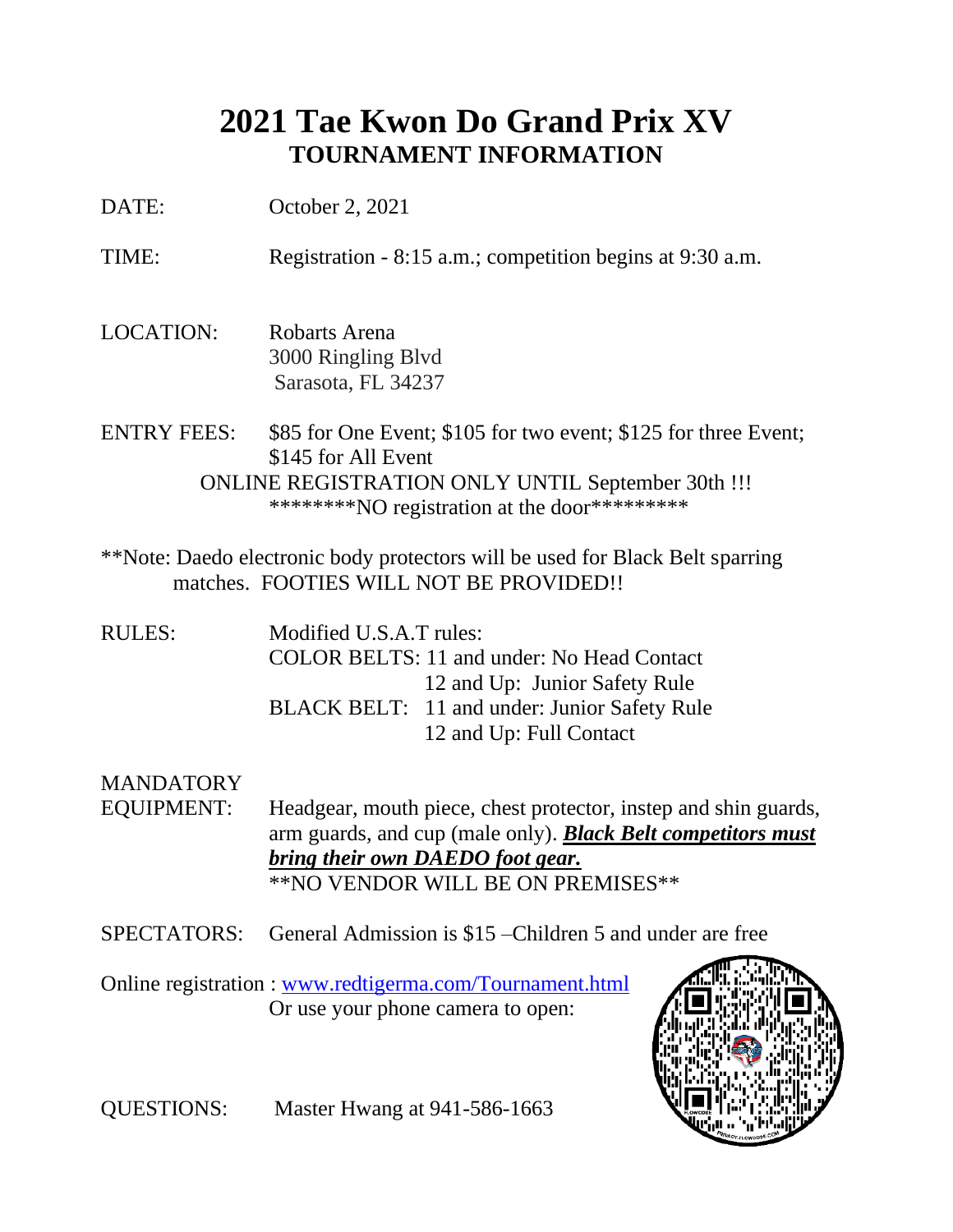## Schedule of Events

- 8:30 am Referee meeting Ring # TBA
- 9:00 am Coach's meeting –Ring # TBA
- 9:00 am Announcement begins of competitors to report to Holding Area POOMSAE
	- 15 and up black belt
	- 12-14 black belt
	- 10-11 black belt
	- 9 and under black belt
	- All under 7; 8 to 10 yr old; 11to 14yr; 15 to 17yr
	- 18 to 32yr; 33yr and above

#### BOARD BREAKING

- All black belts competitors
- All color belts competitors

#### WEAPONS

• All weapon competitors

TEAM PAIR POOMSAE/FORMS

LUNCH BREAK/ SPECIAL EVENT: Demo Team

#### ANNOUNCEMENT to HOLDING AREA FOR SPARRING (Color Belt and Black Belt Sparring will occur simultaneously)

\*\*Color Belt Sparring are in Ring #1 and #2\*\*

- 7 yr and under all color belt
- 8 to 9 yr color belt
- 10 to 11yr color belt
- 12 to14yr color belt
- 15 to 17 yr color belt
- 18 to 32 yr color belt
- 33yr and up color belt

\*\*Black Belt Sparring are in Ring #3 and #4\*\*

(All Black Belt Sparring will be with Daedo Electronic Scoring)

- 7 yr and under
- $\bullet$  8 to 9 yr
- $\bullet$  10 to 11yr
- $\bullet$  12 to 14yr
- $\bullet$  15 to 17 yr
- 18 to 32 yr
- 33yr and up

\*tentative schedule, subject to change